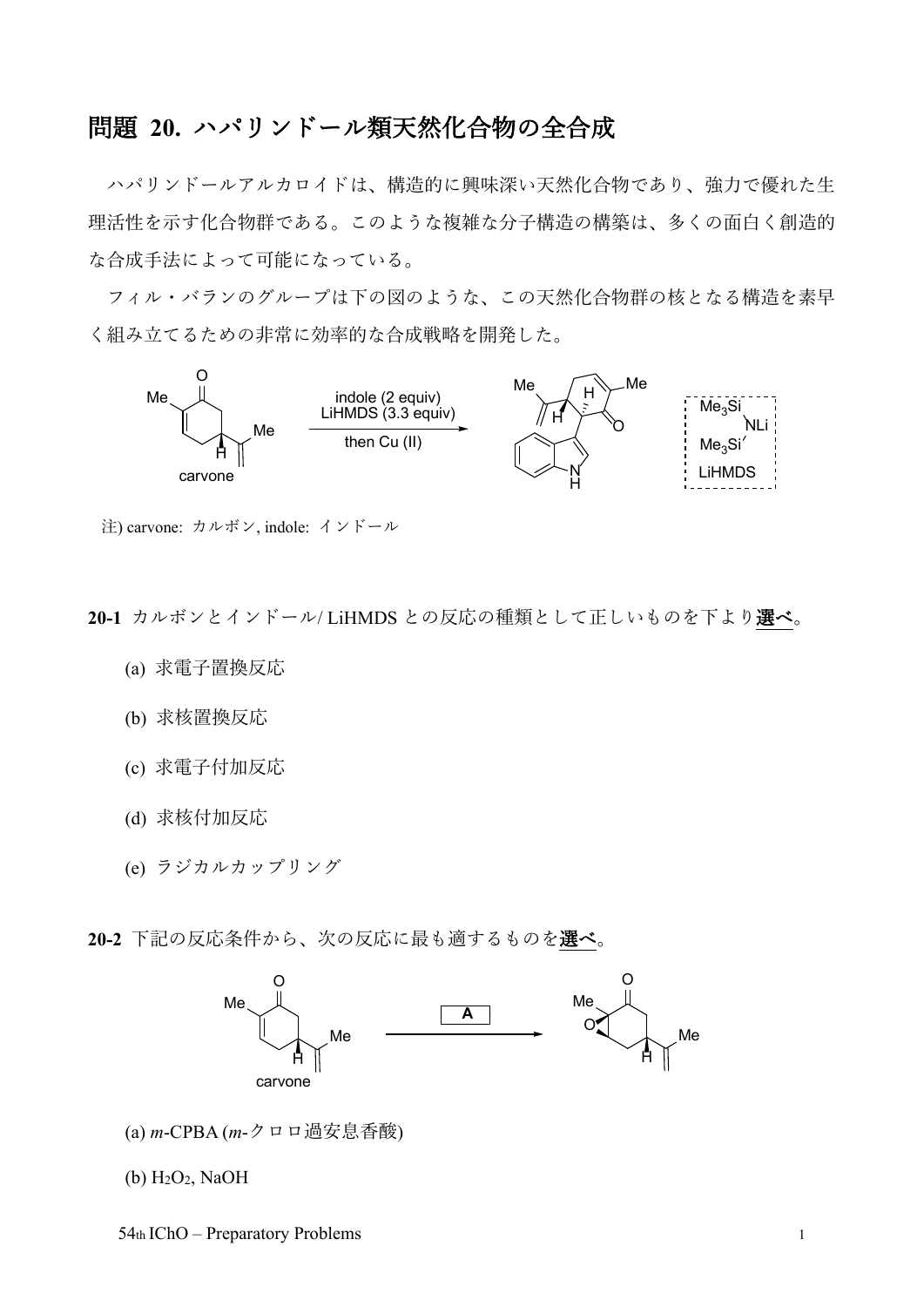- (c) アセトン, オキソン (ペルオキシ一硫酸カリウム)
- (d) BH<sub>3</sub>, then  $H_2O_2$ , NaOH
- **20-3** 化合物 **1-4** の構造を、必要に応じて立体化学を明示して描け。



注) indole: インドール, Burgess reagent: バージェス試薬, fischerindole: フィシェリンドール

また、アン・リーのグループは、この天然化合物群の全合成に非常に貢献した。アン・ リーのグループはこのアルカロイドの生合成経路として提案されている反応からヒントを 得て、目的物の主要骨格を素早く構築することを可能とする次の合成手順を設計した。

**20-4** 化合物 **5** の構造を、必要に応じて立体化学を明示して描け。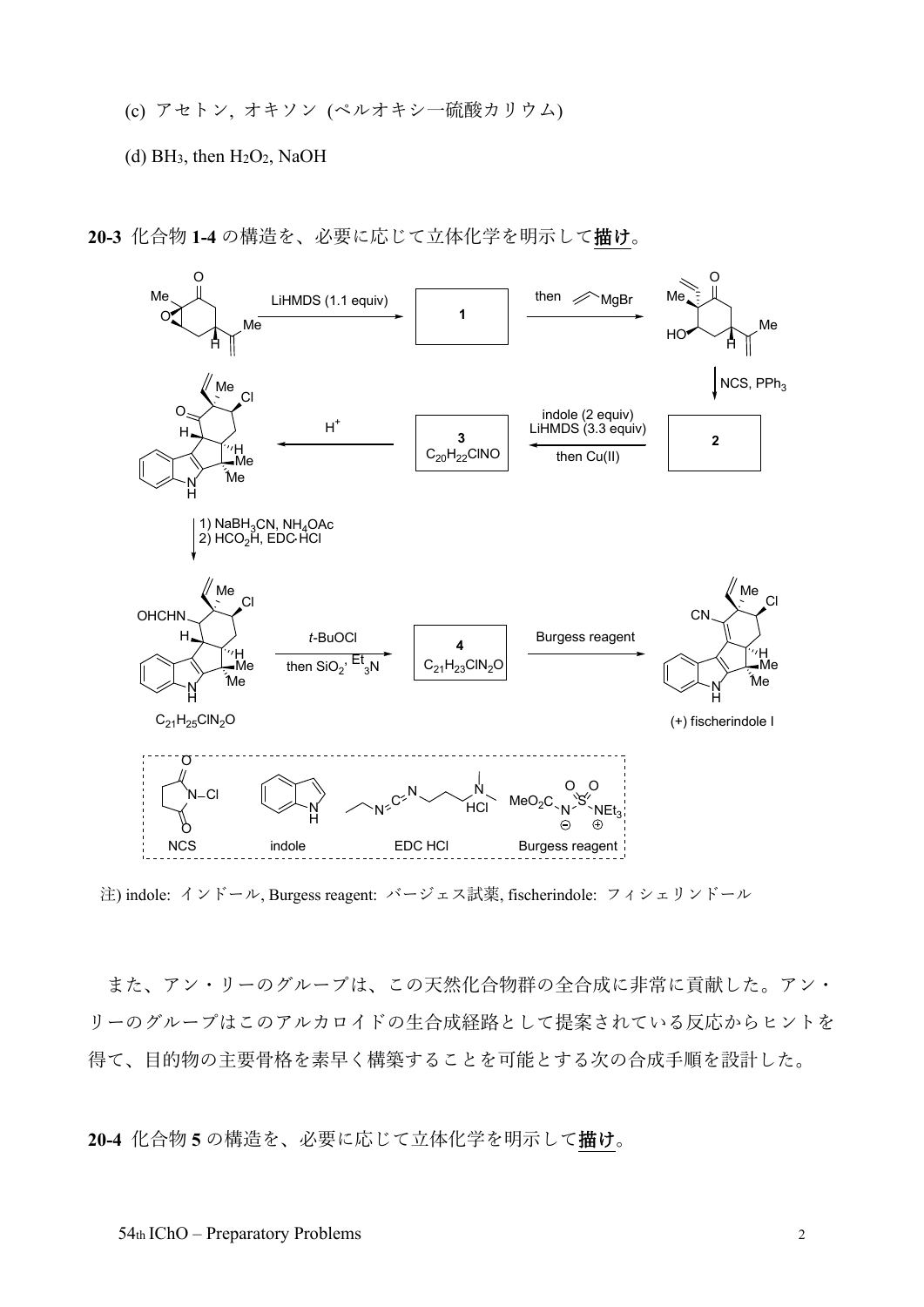

**20-5** 化合物 **6** と **7** の構造を描け。



注) hapalindole: ハパリンドール

**20-6** 化合物 **8** と **9** の構造を描け。